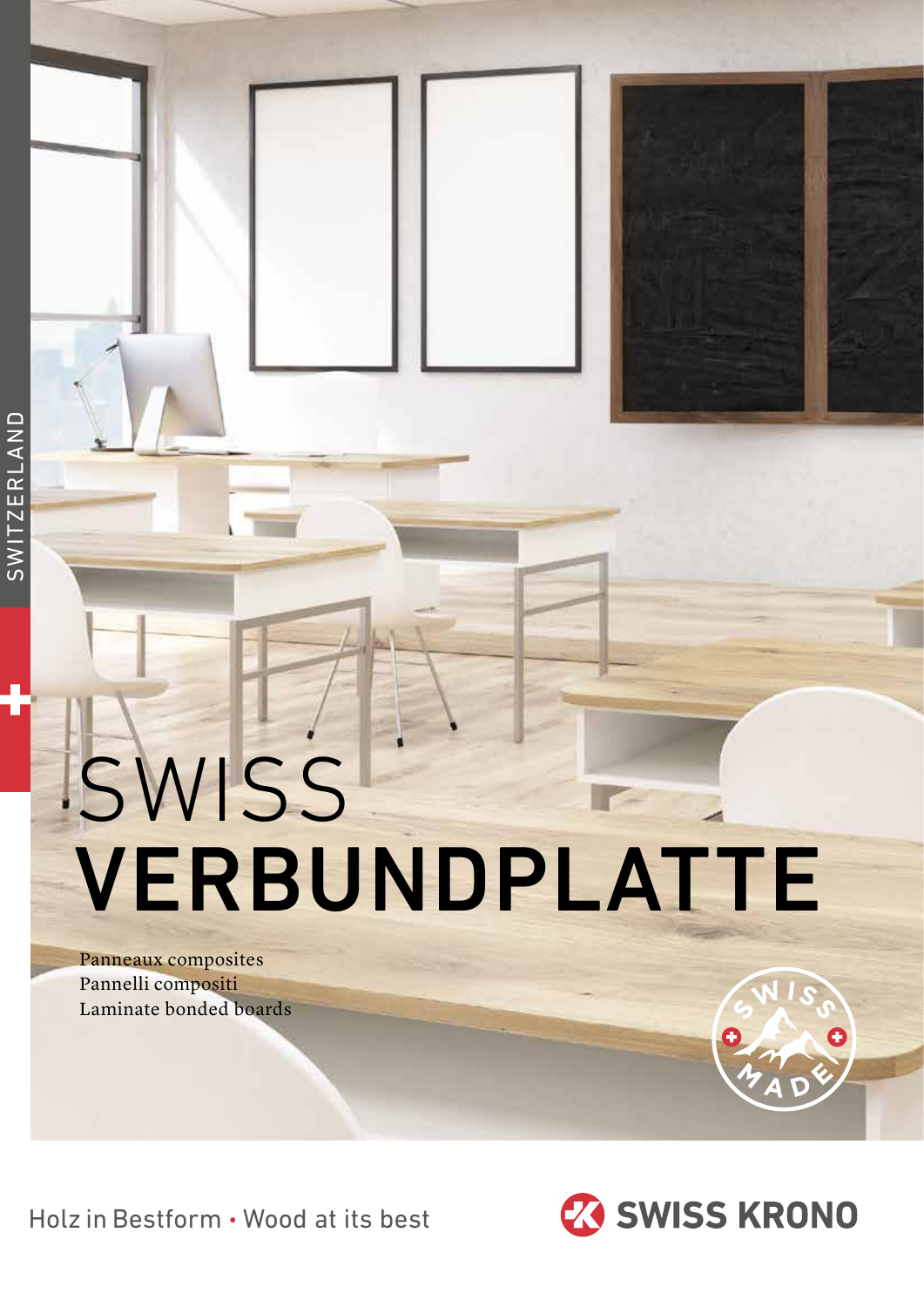# **SWISSVERBUNDPLATTE**

**DE** SWISSVERBUNDPLATTE – Sie wählen aus unserem Sortiment die benötigte Trägerplatte sowie den gewünschten Schichtstoff. Wir belegen den Träger beidseitig und liefern Ihnen eine Platte bester Qualität, die sich hervorragend für hohe Ansprüche eignet. Das Endprodukt überzeugt mit einer langen Lebensdauer sowie einer hohen Stoss-, Kratz- und Abriebfestigkeit. Dadurch eignen sich die Platten beispielsweise für Fronten im Küchen- und Badbereich, Türen, Hoteleinrichtungen sowie den Ladenbau.

**FR** SWISSPANNEAUX COMPOSITES – Vous choisissez le panneau support et le stratifié souhaité à partir de notre gamme. Nous plaquons le support des deux côtés et nous vous livrons un panneau de très grande qualité qui s'adaptera parfaitement à vos exigences élevées. Le produit final vous convaincra par sa longue durée de vie et sa résistance aux chocs, aux rayures et à l'usure. Ainsi, les panneaux sont fait par exemple pour cuisine et salle de bains, pour portes, aménagements d'hôtels et de magasins.

**IT** SWISSPANNELLO COMPOSITO – All'interno del nostro assortimento potete selezionare il supporto che vi occorre, nonché il materiale da copertura desiderato. Noi ricopriamo il supporto su entrambi i lati, fornendovi un pannello della miglior qualità, in grado di soddisfare le più sofisticate esigenze. Il prodotto finale conquista per la sua lunga durata e per l'elevata resistenza ai colpi, ai graffi e alle abrasioni. Ecco perché i nostri pannelli risultano idonei, ad esempio, alle ante dei mobili di cucina e bagno, alle porte, agli arredi alberghieri e all'allestimento di negozi.

**EN** SWISSLAMINATE BONDED BOARD – You choose from our range the base board and lining you want. We line both sides of the base and deliver the highest quality board ideal for high requirements. The final product presents a convincing array of long service life and high resistance to impact, scratching, and wear. The boards are therefore suitable e.g. for kitchen and bathroom fronts, doors, hotel furnishings, and shop fittings.



#### Decore I Décors I Decori I Decors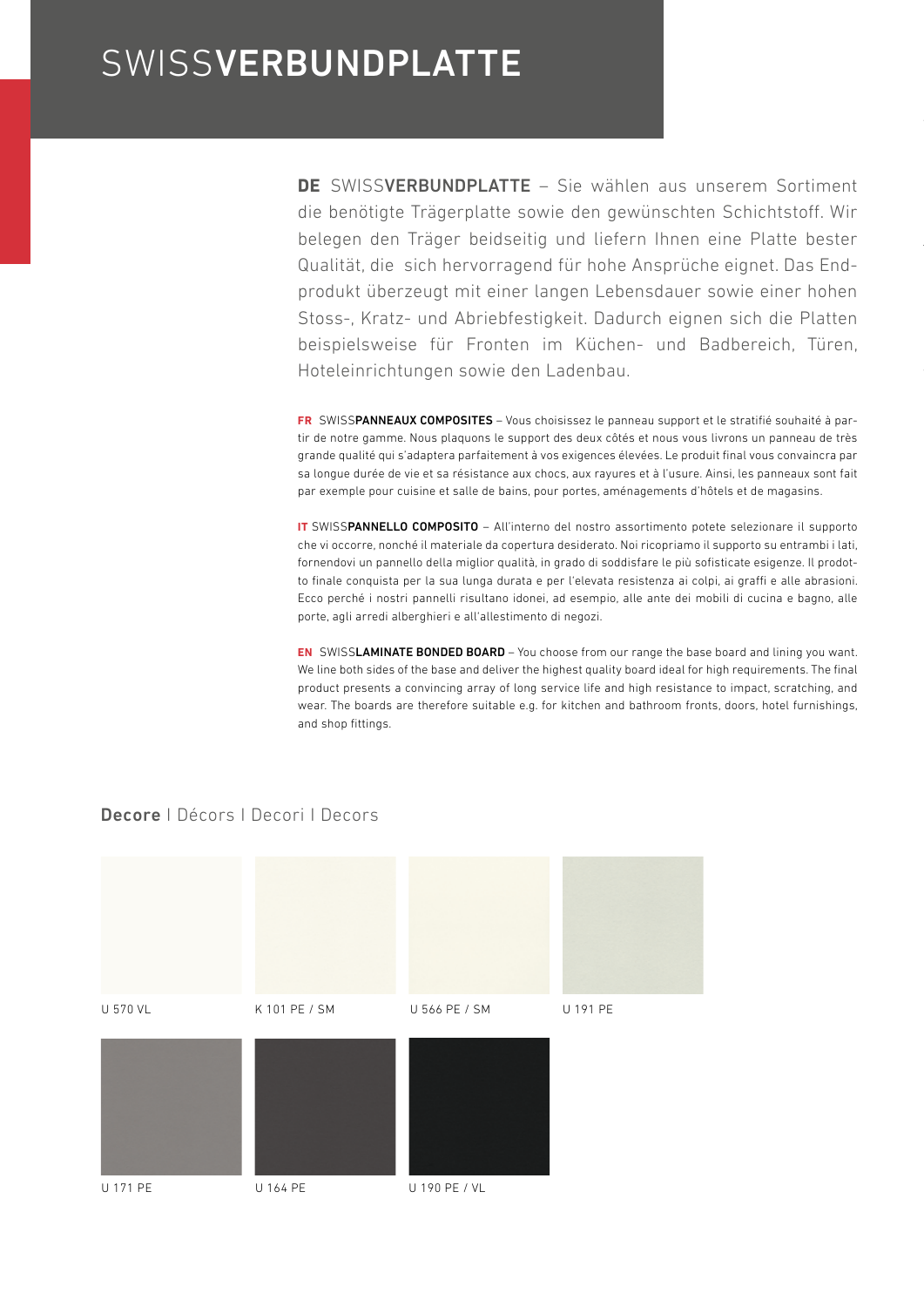

#### Aufbau I Composition I Composizione I Structure

Laminat 0.8 mm I Stratifiés 0.8 mm I Laminati 0.8 mm I Laminate 0.8 mm PUR-Verklebung I PUR-Collage I PUR-Incollaggio I PUR-Bonding Trägerplatte I Support I Pannelli di supporto I Base board

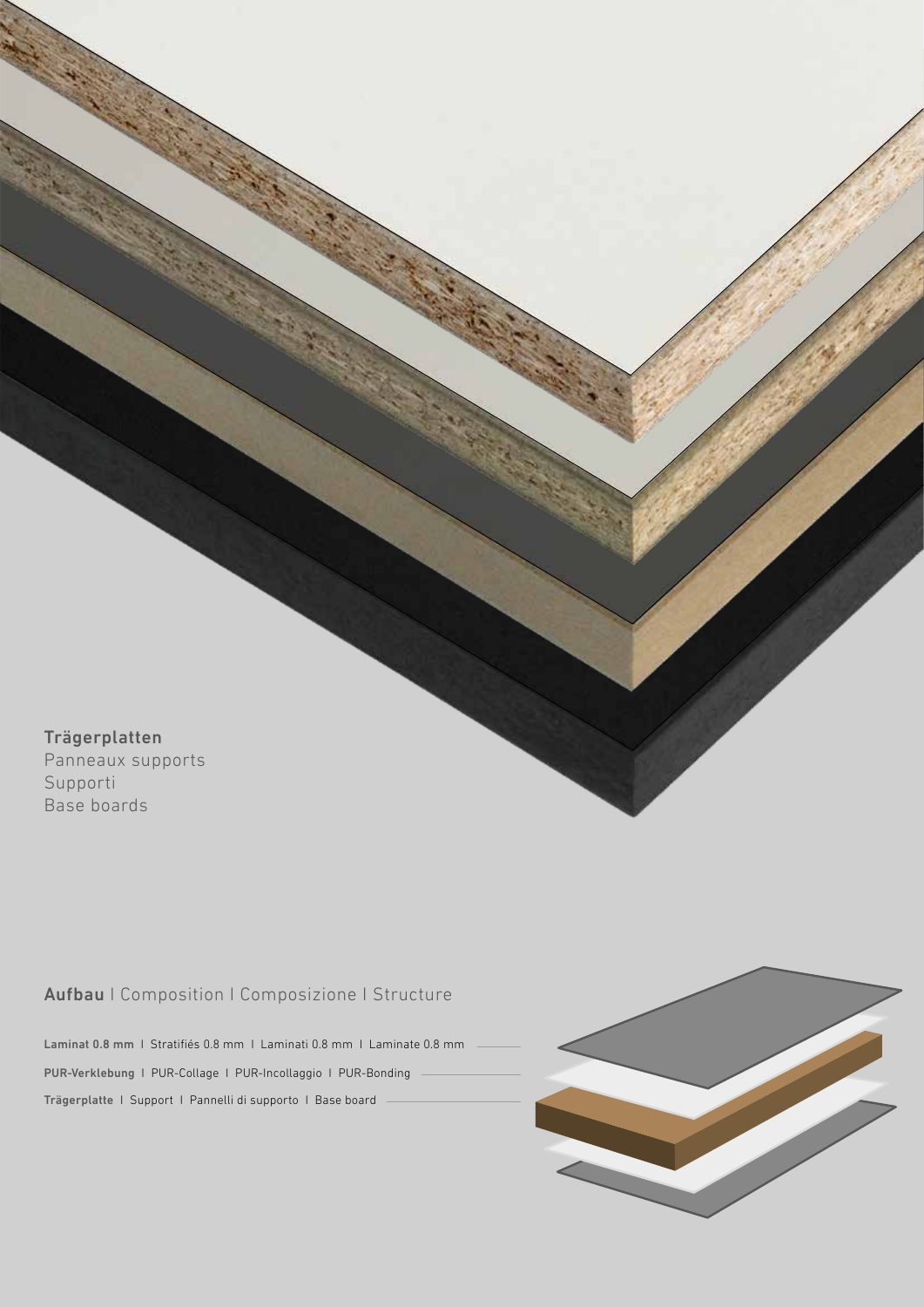## Lagerprogramm Verbundplatten I Produits en stock panneaux composites

#### Assortimento di magazzino pannelli compositi I Stock program laminate bonded boards

| Decore                                                                                                                                    | Aufbau                                                                                                                                                                                                                     | Format (mm) | Plattendicke (mm)     |
|-------------------------------------------------------------------------------------------------------------------------------------------|----------------------------------------------------------------------------------------------------------------------------------------------------------------------------------------------------------------------------|-------------|-----------------------|
| Décors                                                                                                                                    | Construction                                                                                                                                                                                                               | Format      | Epaisseur du panneau  |
| l Decori                                                                                                                                  | Composizione                                                                                                                                                                                                               | Formato     | Spessore dei pannelli |
| Decors                                                                                                                                    | Design                                                                                                                                                                                                                     | Format      | Panel thickness       |
| K 101 PE / SM<br><b>U 164 PE</b><br><b>U 171 PE</b><br><b>U 190 PE / VL</b><br><b>U 191 PE</b><br><b>U 566 PE / SM</b><br><b>U 570 VL</b> | Trägerplatte SWISSSPAN P2, beidseitig belegt<br>Panneaux support SWISSSPAN P2, plaqués stratifiés des deux<br>côtés<br>Supporto SWISSSPAN P2, ricoperto su entrambi i lati<br>Base board SWISSSPAN P2. lined on both sides | 2800 x 2070 | 19.4                  |

Einzelplatten ab Lager lieferbar I Panneaux disponibles au détail I Pannelli disponibili al dettaglio I Available ex stock in single sheets

Verpackungseinheit: 20 Platten pro Paket bei 19.4 mm I Unité d'emballage: 20 panneaux par paquet à 19,4 mm | Unità di imballaggio: 20 pannelli per confezione da 19,4 mm I Packaging unit: 20 boards per package (19.4 mm)

### Spezialproduktion | Production spéciale | Produzione speciale | Special production

| <b>Format</b>   Format   Formato   Size                            | 2600 x 1300 mm                                                                     |                            |           |    |                                         |    |    |    |                                         |           | 2800 x 2070 mm |           |    |    |    |    |    |    |  |  |  |
|--------------------------------------------------------------------|------------------------------------------------------------------------------------|----------------------------|-----------|----|-----------------------------------------|----|----|----|-----------------------------------------|-----------|----------------|-----------|----|----|----|----|----|----|--|--|--|
| Decore   Décors   Decori   Decors                                  |                                                                                    | One World Swiss Collection |           |    |                                         |    |    |    | Decor One World Swiss Collection        |           |                |           |    |    |    |    |    |    |  |  |  |
| <b>Strukturen   Structures   Strutture   Structures</b>            |                                                                                    | One World Swiss Collection |           |    |                                         |    |    |    | BS   OW   PE   PR   SM   VL             |           |                |           |    |    |    |    |    |    |  |  |  |
| Bestellmenge   Commande   Quantità di acquisto  <br>Order quantity |                                                                                    |                            |           |    | Min. 10 Stück   Unités   Pezzi   Pieces |    |    |    | Min. 40 Stück   Unités   Pezzi   Pieces |           |                |           |    |    |    |    |    |    |  |  |  |
| Lieferfrist   Livraison   Tempi di consegna  <br>Delivery time     | Auf Anfrage   Sur demande   Su richiesta   On request                              |                            |           |    |                                         |    |    |    |                                         |           |                |           |    |    |    |    |    |    |  |  |  |
| <b>Trägerplatten</b><br>Panneaux supports<br>Supporti              | Plattendicke (mm)   Epaisseur du panneau   Spessore dei pannelli   Panel thickness |                            |           |    |                                         |    |    |    |                                         |           |                |           |    |    |    |    |    |    |  |  |  |
| Base boards                                                        | 8                                                                                  | 10                         | 12        | 13 | 15                                      | 16 | 18 | 19 | 22                                      | 25        | 28             | 30        | 33 | 36 | 38 | 40 | 46 | 50 |  |  |  |
| SWISSSPAN P2                                                       | $\bullet$                                                                          | ٠                          | ٠         |    |                                         |    |    | ۰  | $\bullet$                               | ۰         | $\bullet$      | ٠         | ٠  |    | ●  |    |    |    |  |  |  |
| SWISSSPAN P3                                                       |                                                                                    |                            |           |    |                                         | ٠  |    | ۰  | $\bullet$                               | ۰         |                | $\bullet$ |    |    |    | ٠  |    |    |  |  |  |
| SWISSSPAN SF-B                                                     |                                                                                    |                            |           |    |                                         | ٠  |    | ٠  |                                         | ۰         |                |           |    |    |    |    |    |    |  |  |  |
| SWISSSPAN ECO / CARB                                               | ٠                                                                                  | ٠                          |           | ٠  |                                         | ۰  |    | ۰  |                                         | $\bullet$ |                | $\bullet$ |    |    |    | ٠  |    |    |  |  |  |
| SWISSMDF                                                           | $\bullet$                                                                          | $\bullet$                  | $\bullet$ |    |                                         | ۰  |    | ۰  | ۰                                       | ۰         |                | $\bullet$ |    |    |    |    |    |    |  |  |  |
| SWISSMDF SF-B                                                      |                                                                                    |                            | ٠         |    |                                         |    |    | ۰  |                                         | $\bullet$ |                |           |    |    |    |    |    |    |  |  |  |
| SWISSCDF                                                           | $\bullet$                                                                          | e                          | ٠         |    |                                         |    |    | ٠  |                                         |           |                |           |    |    |    |    |    |    |  |  |  |
| SWISSPFB                                                           |                                                                                    |                            |           |    |                                         |    |    | ٠  |                                         | ٠         |                |           |    |    |    |    |    |    |  |  |  |

| Format   Format   Formato   Size                                   | 3250 x 2070 mm                   |                                                                                    |    |    |    |    |    |           |    |    |    |    |    |    |    |    |    |    |
|--------------------------------------------------------------------|----------------------------------|------------------------------------------------------------------------------------|----|----|----|----|----|-----------|----|----|----|----|----|----|----|----|----|----|
| <b>Decore</b>   Décors   Decori   Decors                           | Decor One World Swiss Collection |                                                                                    |    |    |    |    |    |           |    |    |    |    |    |    |    |    |    |    |
| <b>Strukturen</b>   Structures   Strutture   Structures            | BS   OW   PE   PR   SM   VL      |                                                                                    |    |    |    |    |    |           |    |    |    |    |    |    |    |    |    |    |
| Bestellmenge   Commande   Quantità di acquisto  <br>Order quantity |                                  | Min. 40 Stück   Unités   Pezzi   Pieces                                            |    |    |    |    |    |           |    |    |    |    |    |    |    |    |    |    |
| Lieferfrist   Livraison   Tempi di consegna  <br>Delivery time     |                                  | Auf Anfrage   Sur demande   Su richiesta   On request                              |    |    |    |    |    |           |    |    |    |    |    |    |    |    |    |    |
| <b>Trägerplatten</b><br>Panneaux supports                          |                                  | Plattendicke (mm)   Epaisseur du panneau   Spessore dei pannelli   Panel thickness |    |    |    |    |    |           |    |    |    |    |    |    |    |    |    |    |
| Supporti<br>Base boards                                            | 8                                | 10                                                                                 | 12 | 13 | 15 | 16 | 18 | 19        | 22 | 25 | 28 | 30 | 33 | 36 | 38 | 40 | 46 | 50 |
| SWISSSPAN P2                                                       |                                  |                                                                                    |    |    |    |    |    | $\bullet$ |    |    |    |    |    |    |    |    |    |    |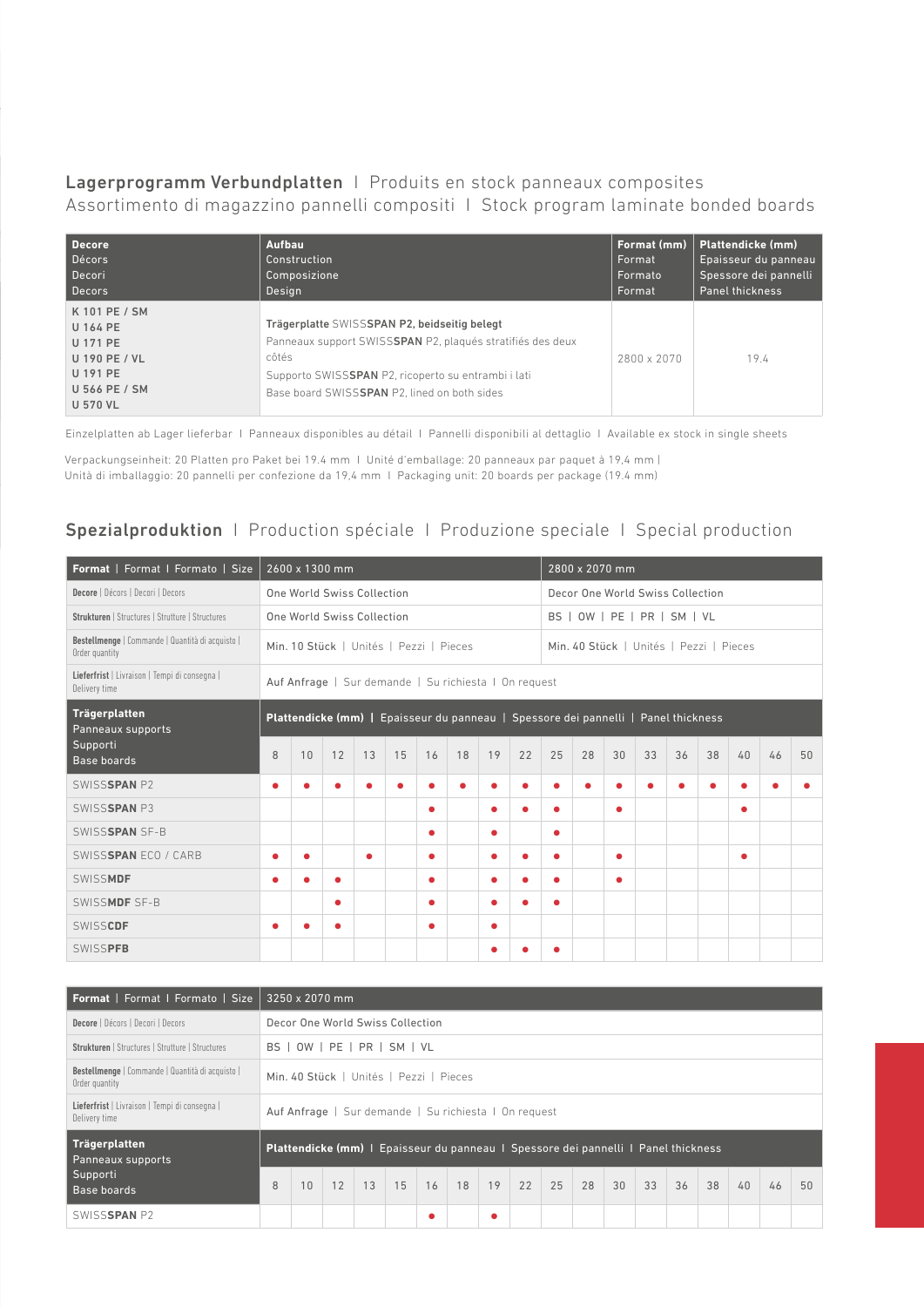